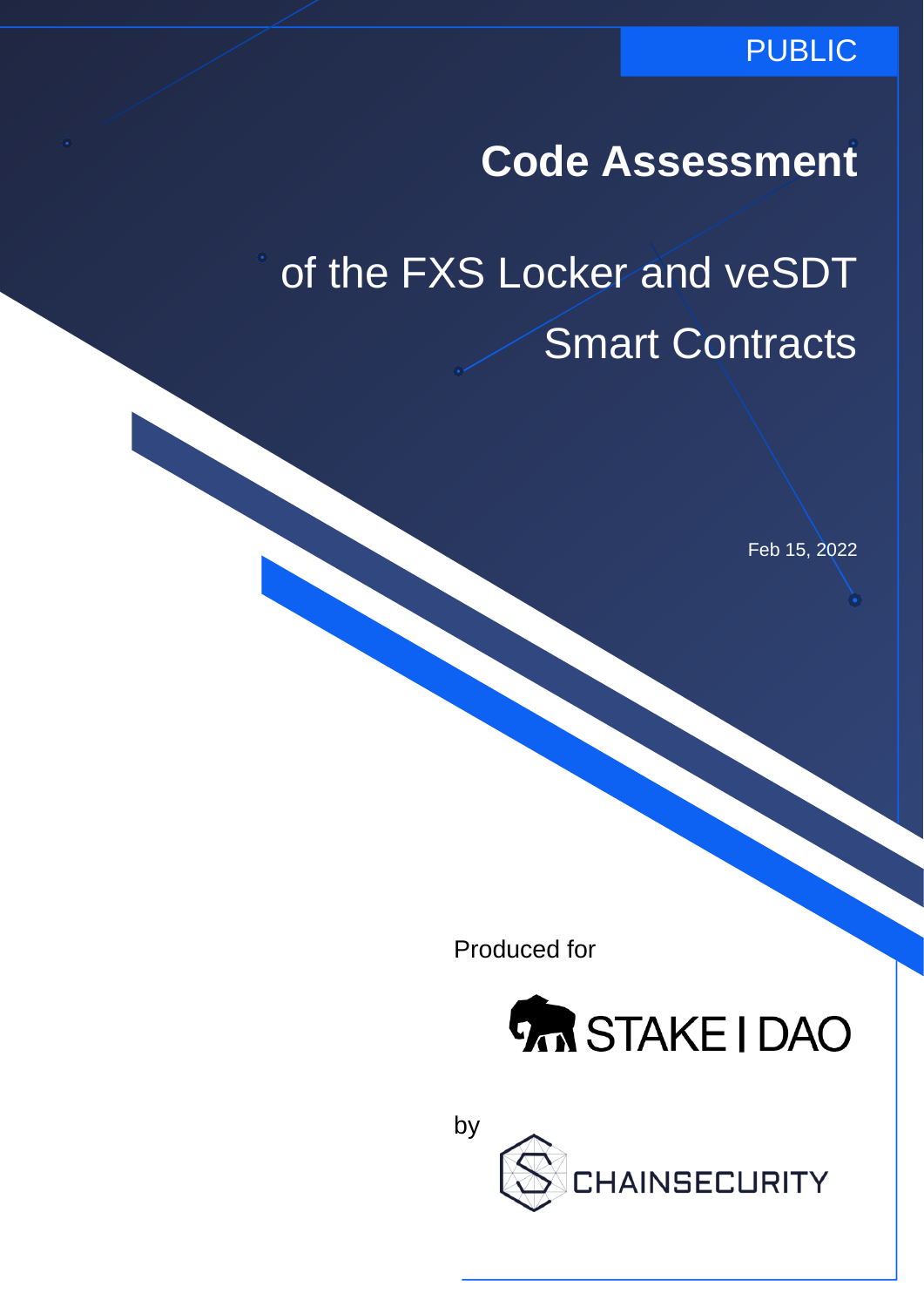# **Contents**

 $\circledS$ 

|   | <b>1 Executive Summary</b>      | $\mathbf{3}$     |
|---|---------------------------------|------------------|
|   | <b>2</b> Assessment Overview    | $5\phantom{1}$   |
|   | 3 Limitations and use of report | 8                |
|   | 4 Terminology                   | $\boldsymbol{9}$ |
|   | 5 Findings                      | 10 <sub>1</sub>  |
|   | <b>6 Resolved Findings</b>      | 12 <sub>2</sub>  |
| 7 | <b>Notes</b>                    | 16               |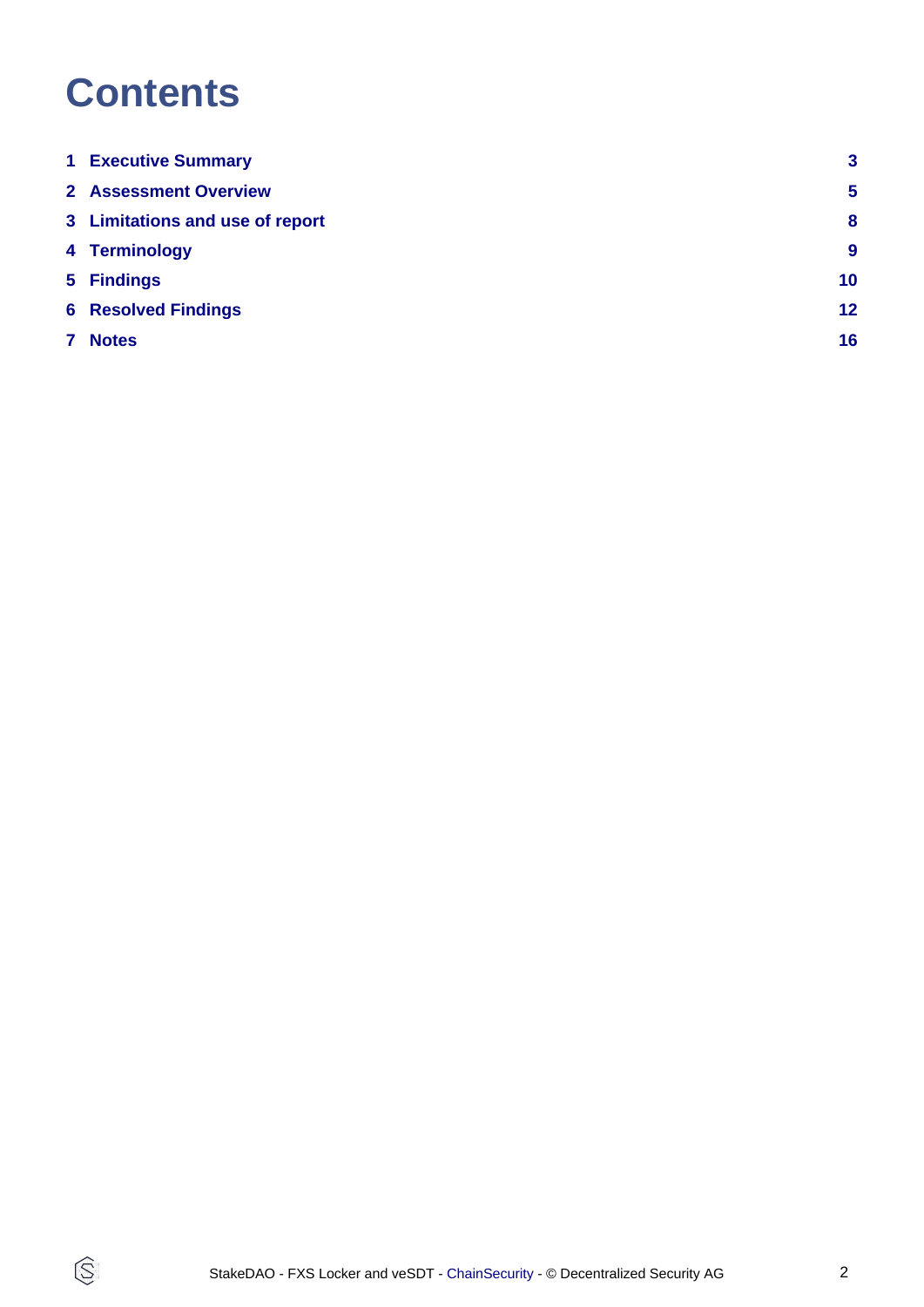# <span id="page-2-0"></span>**1 Executive Summary**

Dear Julien,

Thank you for trusting us to help StakeDAO with this security audit. Our executive summary provides an overview of subjects covered in our audit of the latest reviewed contracts of FXS Locker and veSDT according to [Scope](#page-4-1) to support you in forming an opinion on their security risks.

StakeDAO implements contracts to stake and allocate rewards over voting/gauges.

The audit was limited to three contracts. These contracts are a very small part of a bigger system. Their functional correctness and use in the overall system have not yet been part of the audit. Hence, at this very limited stage of this audit we cannot judge on the overall security of the system. Documentation and inline comments were refined and enhanced, however there is still room for improvement.

The issues we uncovered are of medium and low severity. Most severe ones are: i) an issue when updating the time where we think the units are incorrect, and ii) an inconsistent access control. All issues were acknowledged or resolved. The communication with the team improved significantly towards the end of the audit and we are happy to help in the future and conduct a review of the full system to assess the system's security as a whole.

It is important to note that security audits are time-boxed and cannot uncover all vulnerabilities. They complement but don't replace other vital measures to secure a project.

The following sections will give an overview of the system, our methodology, the issues uncovered and how they have been addressed. We are happy to receive questions and feedback to improve our service.

Sincerely yours,

ß

**ChainSecurity**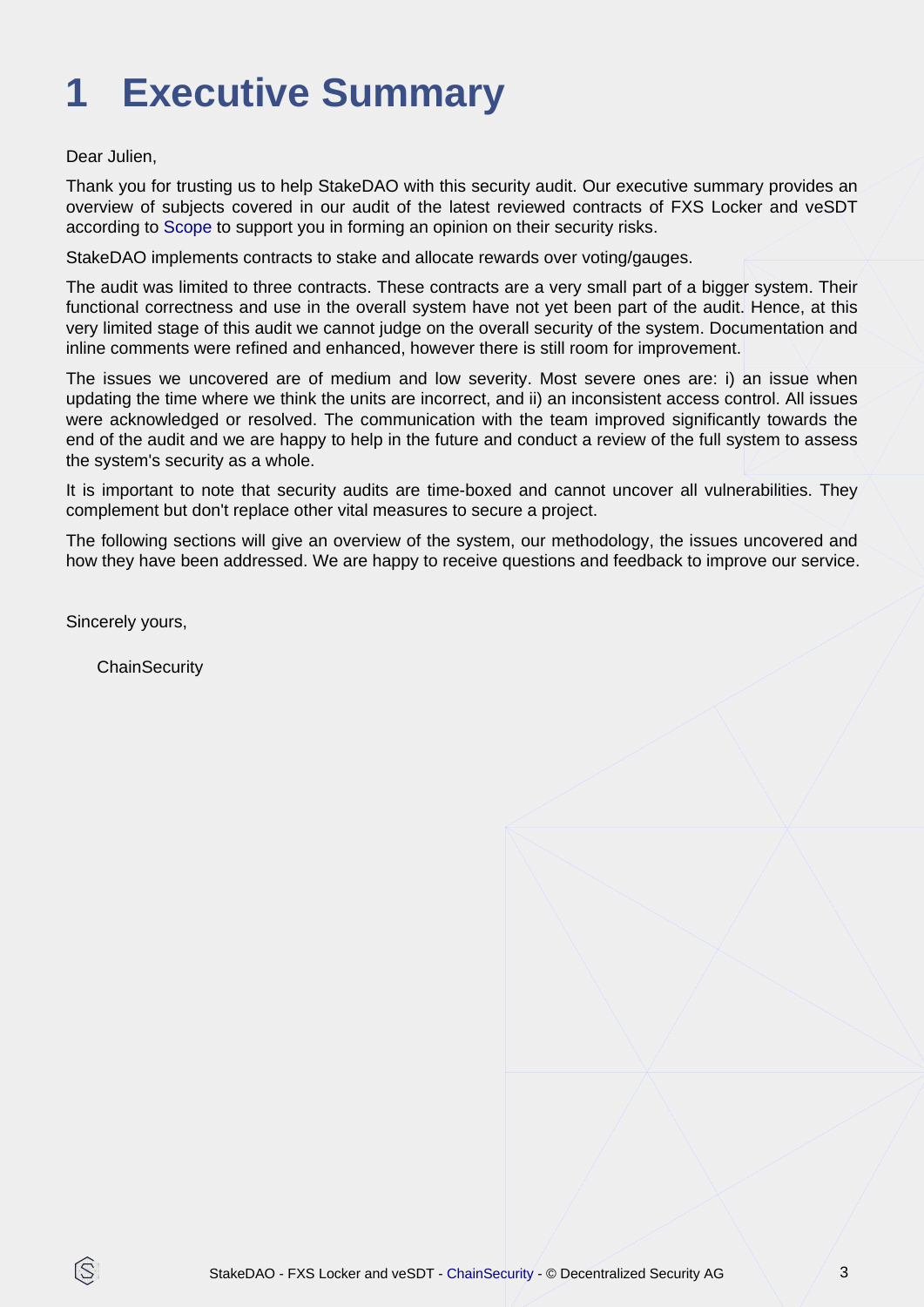## **1.1 Overview of the Findings**

Below we provide a brief numerical overview of the findings and how they have been addressed.

| <b>Critical</b> -Severity Findings |    |
|------------------------------------|----|
| <b>High-Severity Findings</b>      | 0  |
| <b>Medium</b> -Severity Findings   | 2  |
| • Code Corrected                   |    |
| • Specification Changed            |    |
| <b>Low</b> )-Severity Findings     | 12 |
| <b>• Code Corrected</b>            | 9  |
|                                    | 3  |

 $\circledS$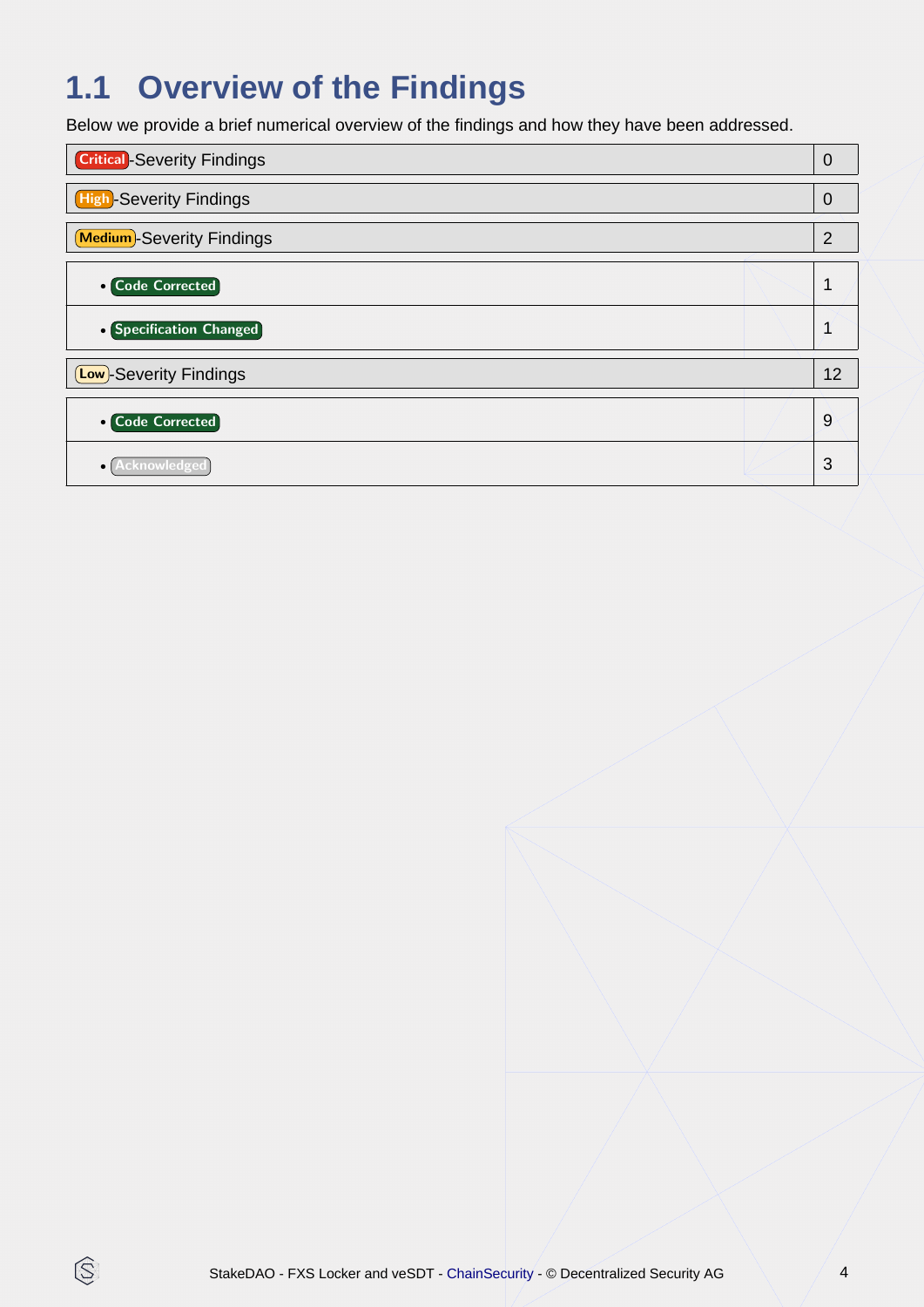# <span id="page-4-2"></span><span id="page-4-0"></span>**2 Assessment Overview**

In this section, we briefly describe the overall structure and scope of the engagement, including the code commit which is referenced throughout this report.

## <span id="page-4-1"></span>**2.1 Scope**

The assessment was performed on the source code files inside the FXS Locker and veSDT repository based on the documentation files. The table below indicates the code versions relevant to this report and when they were received.

| Jate        | Commit Hash                               | <b>Note</b>     |
|-------------|-------------------------------------------|-----------------|
| 14 Jan 2022 | .7e702aba329d5780ef5841f44ad699385b8b428f | Initial Version |
| 15 Feb 2022 | 86c5b856c17a8fe8c4b393eaeb967ec47830a499  | Version 2       |

 $(Version 1)$ 

For the solidity smart contracts, the compiler version 0.6.12 was chosen.

The files in scope for this review were:

- sdFXSToken.sol
- FraxLocker.sol
- FxsDepositor.sol

#### Version 2

For the solidity smart contracts, the compiler version 0.8.7 was chosen.

The files in scope for this review were:

- sdToken.sol
- FxsLocker.sol
- Depositor.sol

### **2.1.1 Excluded from scope**

Excluded from scope are all other files not listed above and the functional correctness (especially when calling other contracts than the three listed above).

## **2.2 System Overview**

This system overview describes the initially received version ((Version 1)) of the contracts as defined in the [Assessment Overview](#page-4-2).

Furthermore, in the findings section, we have added a version icon to each of the findings to increase the readability of the report.

The contracts in the scope of this audit from FXS Locker and veSDT project handle the locking and staking of FXS tokens into the system. The project allows end users to deposit FXS tokens and then lock or stake them depending on the user preference. We describe below the reviewed contracts and their main functionalities.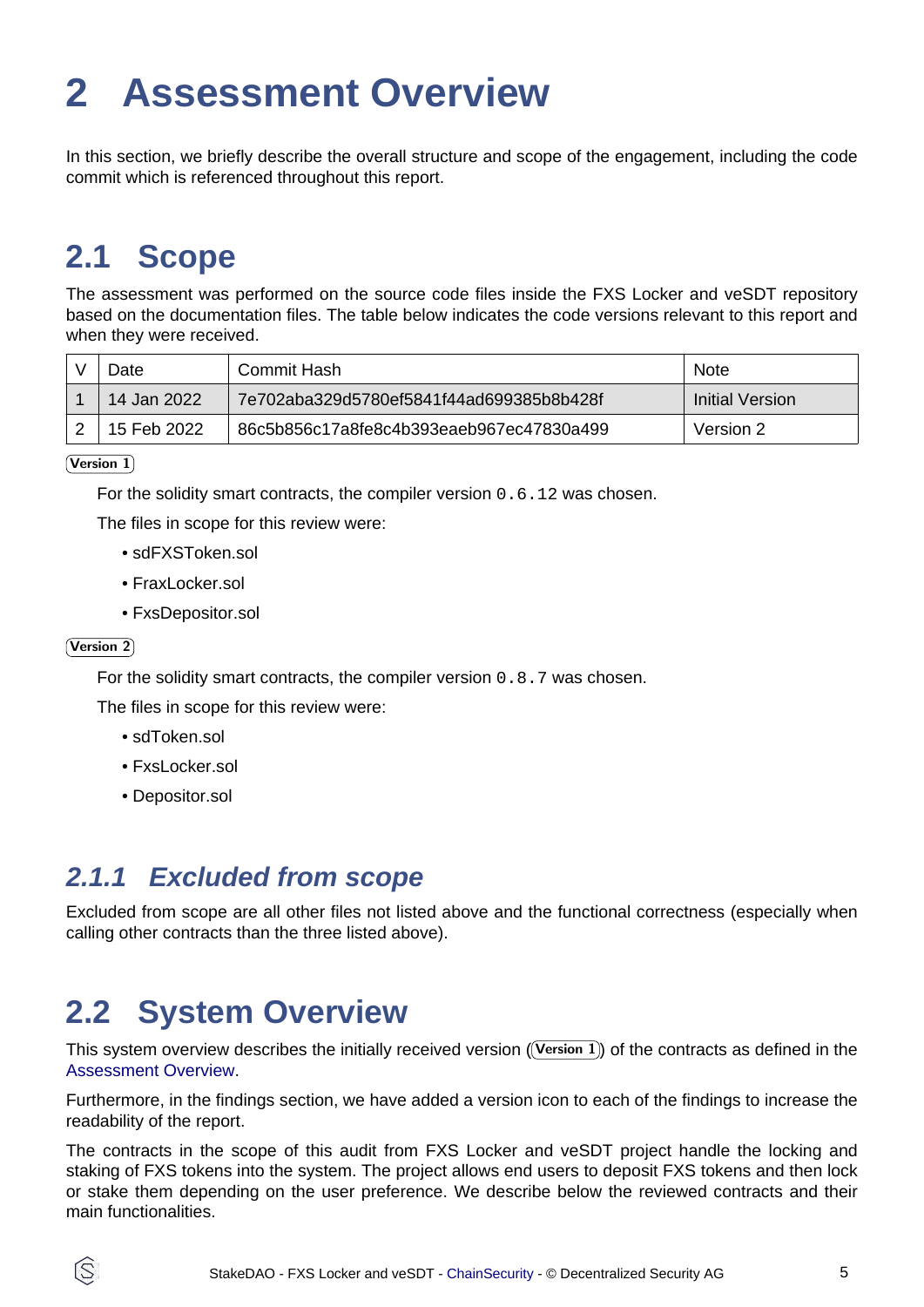### **2.2.1 sdToken**

In (Version 1) this contract was named sdFXSToken. sdToken implements an ERC20-compliant token and in addition has a state variable that stores the address of the operator. Initially, the operator is set to the msg. sender in the constructor of the contract. The contract implements following functions:

- setOperator: sets a new operator for the contract. Only the current operator can call this function.
- mint: mints new tokens for an arbitrary address and can be called only by the operator.
- burn: burns tokens from an arbitrary address and reduces the total supply. Only operator can call this function.

### **2.2.2 FxsLocker**

In  $(\mathtt{Version~1})$  this contract was named  $_{\texttt{FraxLocker.~FxsLocker}}$  is responsible for locking FXS tokens to veFXS (voting escrow FXS) contract, therefore FraxLocker should be whitelisted by the veFXS. End users do not interact directly with this contract as its functionalities are restricted to special addresses: governance, fxsDepositor and accumulator. The contract implements the following functions:

- createLock: creates a lock in veFXS contract that locks FXS tokens for a given time. The function can be called only by the governance.
- increaseAmount: increases the amount of locked tokens while preserving the unlocking time. The function can be called only by the governance or the depositor.
- increaseUnlockTime: postpones the unlock time for the locked tokens. This increases the vote weight of tokens already locked. The function can be called only by the governance or the depositor.
- claimFXSRewards: transfers the yield for the Yield Distributor to an arbitrary address passed as parameter to the function. The function can be called only by the governance or the accumulator.
- release: withdraws the locked tokens after the lock time has expired. The tokens are transferred to an arbitrary address passed as parameter to the function. The function can be called only by the governance.
- voteGaugeWeight: forwards the call to Gauge Controller. The function can be called only by the governance.
- Setters: the contract implements multiple functions that are restricted to the governance and allow the update of important state variables, such as governance, fxsDepositor, yieldDistributor, gaugeController and accumulator.

Finally, FraxLocker contract implements a special function execute (to, value, data) which allows the governance to call any address to, with any msg.value and arbitrary data.

### **2.2.3 Depositor**

In  $(\mathtt{Version~1})$  this contract was named  $\mathtt{Fx}s\mathtt{Depositor}$ . Depositor contract enables end users to deposit, lock, and stake their tokens. All users locking tokens via this contract commit to the same unlock time. Whenever locking is triggered, the function **LockFXS** postpones the unlock time to 4 years from the current timestamp. The governance can change this default behavior by setting relock to false. In this situation, users can still deposit, lock and stake tokens but the unlock time is not postponed.

- deposit: allows any user to deposit FXS tokens into the contract. The users should specify their preference if they want the tokens to be also locked and staked in veFXS. It is important to note that FXS tokens cannot be withdrawn by users once they are locked.
- $\bullet$  <code>depositFor</code> (Version 1): similar to <code>deposit</code> but the tokens are minted for a specified address, while the FXS tokens are paid by the msg.sender. Differently from deposit, this function always locks and stakes the deposited tokens.
- depositAll: a wrapper function to call deposit with the whole balance of the caller.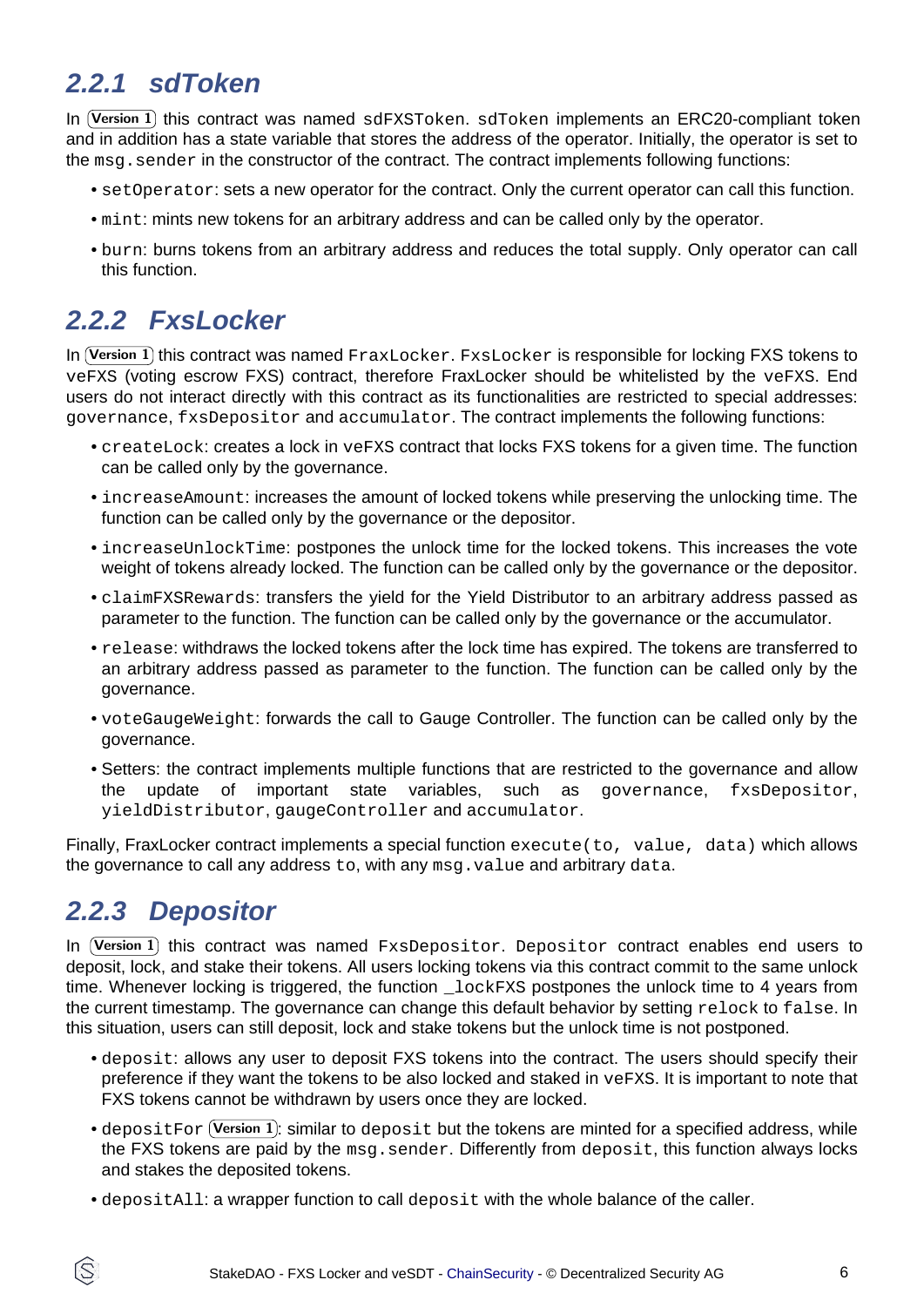- lockFXS: anyone can call this function to trigger the locking of FXS tokens that are held by this contract. The function rewards the caller with incentiveToken tokens that are minted on behalf of the caller.
- Setters: the governance can update the important state variables, such as: governance, gauge, relock, lockIncentive, and the operator of the sdToken.

The governance contract has full control and must be fully trusted. Contracts that have special permissions like the depositor or the accumulator contracts, are also trusted and need special care when being updated. We assume that contracts not in scope of this audit, such as fxs, veFXS, yieldDistributor, gaugeController behave correctly and do not act maliciously at any point.

IS.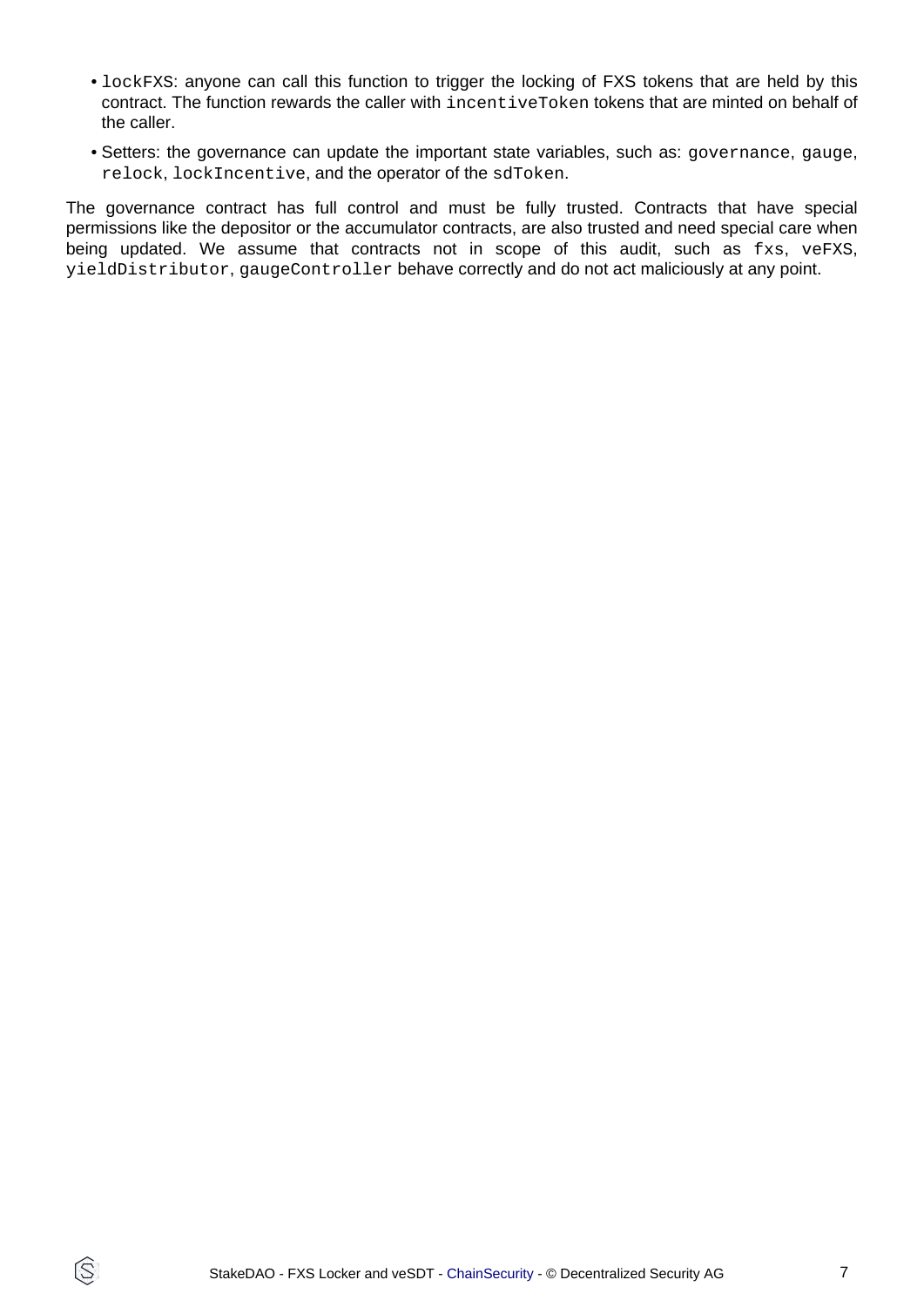# <span id="page-7-0"></span>**3 Limitations and use of report**

Security assessments cannot uncover all existing vulnerabilities; even an assessment in which no vulnerabilities are found is not a guarantee of a secure system. However, code assessments enable the discovery of vulnerabilities that were overlooked during development and areas where additional security measures are necessary. In most cases, applications are either fully protected against a certain type of attack, or they are completely unprotected against it. Some of the issues may affect the entire application, while some lack protection only in certain areas. This is why we carry out a source code assessment aimed at determining all locations that need to be fixed. Within the customer-determined time frame, ChainSecurity has performed an assessment in order to discover as many vulnerabilities as possible.

The focus of our assessment was limited to the code parts defined in the engagement letter. We assessed whether the project follows the provided specifications. These assessments are based on the provided threat model and trust assumptions. We draw attention to the fact that due to inherent limitations in any software development process and software product, an inherent risk exists that even major failures or malfunctions can remain undetected. Further uncertainties exist in any software product or application used during the development, which itself cannot be free from any error or failures. These preconditions can have an impact on the system's code and/or functions and/or operation. We did not assess the underlying third-party infrastructure which adds further inherent risks as we rely on the correct execution of the included third-party technology stack itself. Report readers should also take into account that over the life cycle of any software, changes to the product itself or to the environment in which it is operated can have an impact leading to operational behaviors other than those initially determined in the business specification.

ÍŠ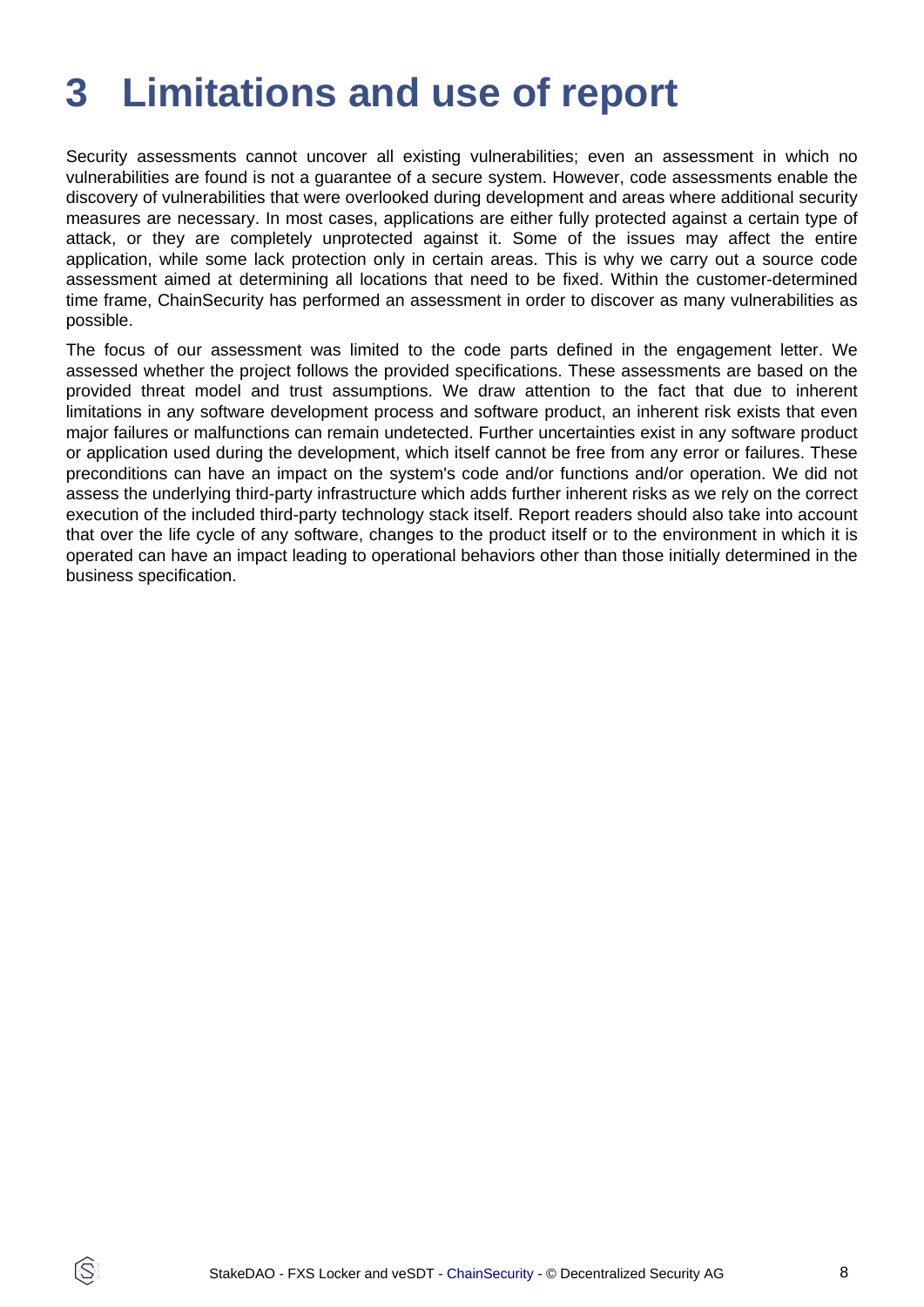# <span id="page-8-0"></span>**4 Terminology**

ÍŜ

For the purpose of this assessment, we adopt the following terminology. To classify the severity of our findings, we determine the likelihood and impact (according to the CVSS risk rating methodology).

- Likelihood represents the likelihood of a finding to be triggered or exploited in practice
- Impact specifies the technical and business-related consequences of a finding
- Severity is derived based on the likelihood and the impact

We categorize the findings into four distinct categories, depending on their severity. These severities are derived from the likelihood and the impact using the following table, following a standard risk assessment procedure.

| <b>Likelihood</b> | <b>Impact</b>   |               |               |
|-------------------|-----------------|---------------|---------------|
|                   | High            | Medium        | Low           |
| High              | <b>Critical</b> | <b>High</b>   | <b>Medium</b> |
| Medium            | High            | <b>Medium</b> | Low           |
| Low               | <b>Medium</b>   | Low           | Low           |

As seen in the table above, findings that have both a high likelihood and a high impact are classified as critical. Intuitively, such findings are likely to be triggered and cause significant disruption. Overall, the severity correlates with the associated risk. However, every finding's risk should always be closely checked, regardless of severity.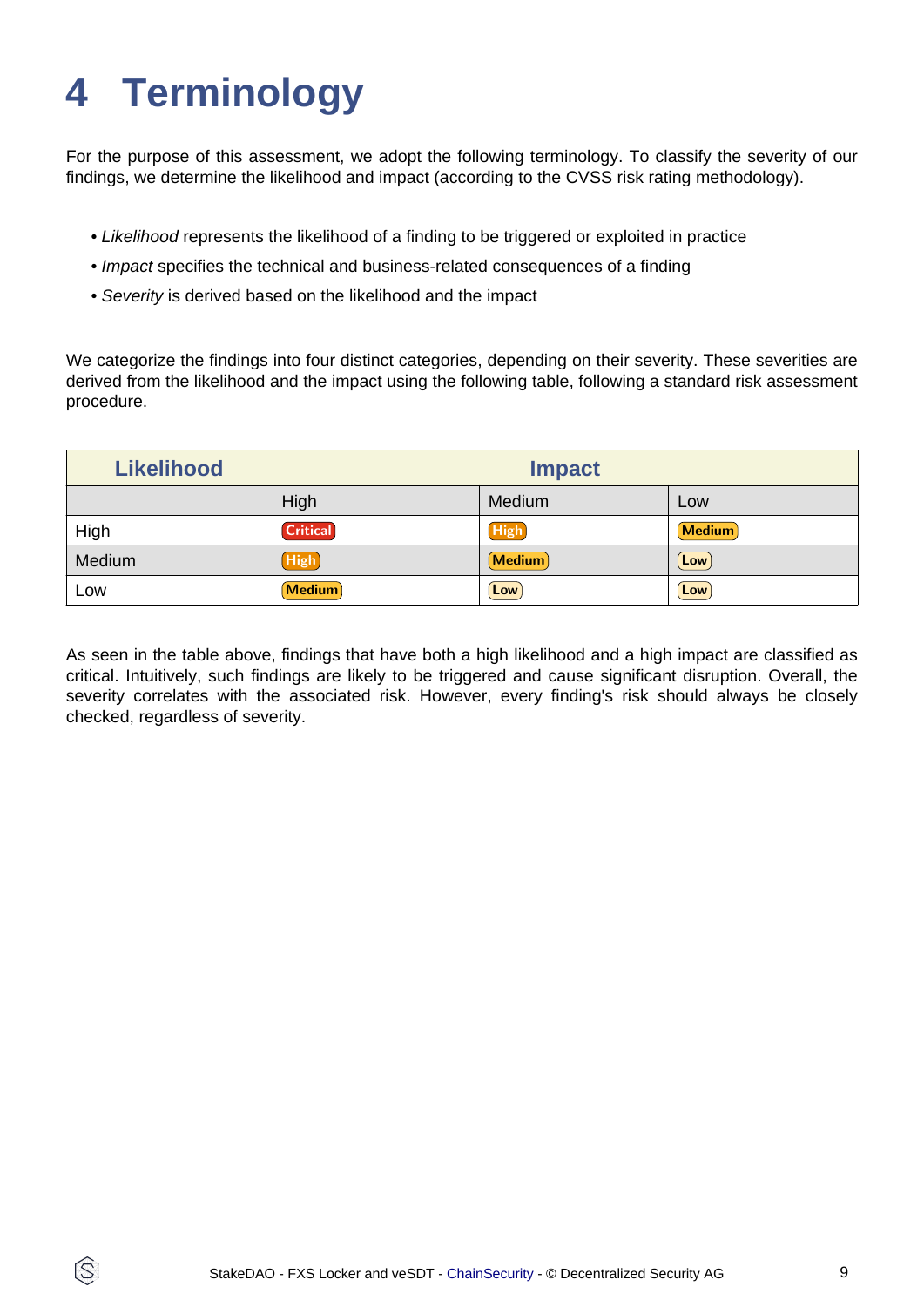# <span id="page-9-3"></span><span id="page-9-0"></span>**5 Findings**

In this section, we describe any open findings. Findings that have been resolved have been moved to the [Resolved Findings](#page-11-1) section. The findings are split into these different categories:

- Design : Architectural shortcomings and design inefficiencies
- Correctness : Mismatches between specification and implementation

Below we provide a numerical overview of the identified findings, split up by their severity.

| <b>Critical</b> -Severity Findings                | 0 |
|---------------------------------------------------|---|
| <b>High-Severity Findings</b>                     | O |
| <b>Medium</b> -Severity Findings                  | O |
| <b>Low</b> -Severity Findings                     | 3 |
| • Mineing Capity Cheekey FroyLogker (Acknowledged |   |

- [Missing Sanity Checks: FraxLocker](#page-9-1) (Acknowledged
- [Missing Sanity Checks: FxsDepositor](#page-9-2) Acknowledged
- [Missing Sanity Checks: sdFXSToken](#page-10-0) Acknowledged

## <span id="page-9-1"></span>**5.1 Missing Sanity Checks: FraxLocker**

Design **Low Version 1** Acknowledged

The setter functions take an address as a parameter and assign it to a state variable. Given the sensitivity of such functions, basic sanity checks on the input parameter help to eliminate the risk of setting  $address(0)$  to the state variable of the contract by accident (e.g. UI bugs).

#### **Acknowledged**

Due to efficiency reasons, StakeDAO decided to keep the function as it is.

## <span id="page-9-2"></span>**5.2 Missing Sanity Checks:** FxsDepositor

Design (Low) Version 1) Acknowledged

The setter functions that take an address as a parameter and assign it to a state variable lack basic sanity checks on the input parameter. Such checks would help to eliminate the risk of setting address(0) to the state variable of the contract by accident (e.g. UI bugs).

#### **Acknowledged**

ĺS

Due to efficiency reasons, StakeDAO decided to keep the function as it is.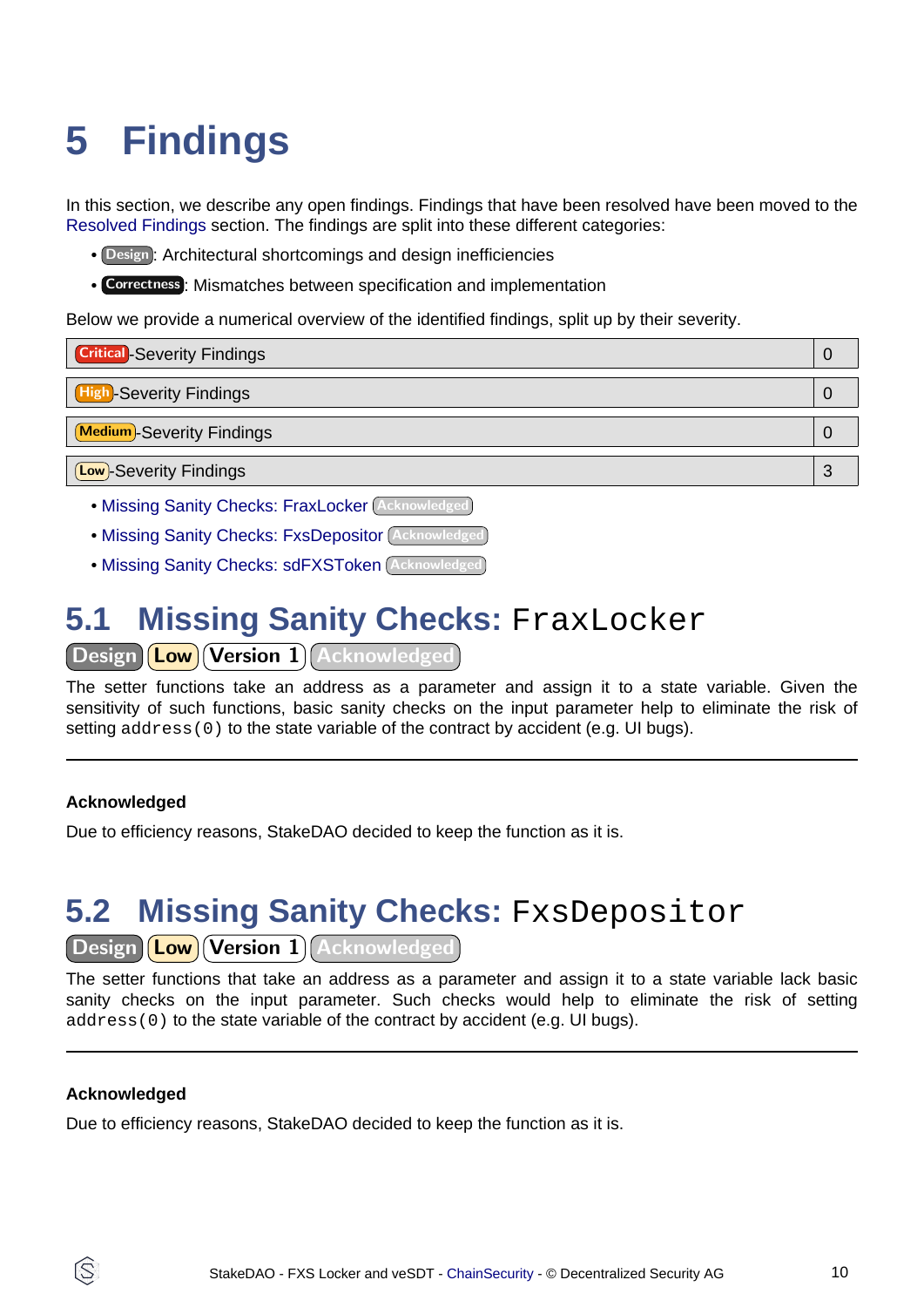## <span id="page-10-0"></span>**5.3 Missing Sanity Checks:** sdFXSToken

Design (Low) Version 1 Acknowledged

The function setOperator takes an address as a parameter and assigns it to the state variable operator. Given the sensitivity of this function, basic sanity checks on the parameter \_operator help to eliminate the risk of setting address(0) as the operator of the contract by accident (e.g. UI bugs).

#### **Acknowledged**

IS.

Due to efficiency reasons, StakeDAO decided to keep the function as it is.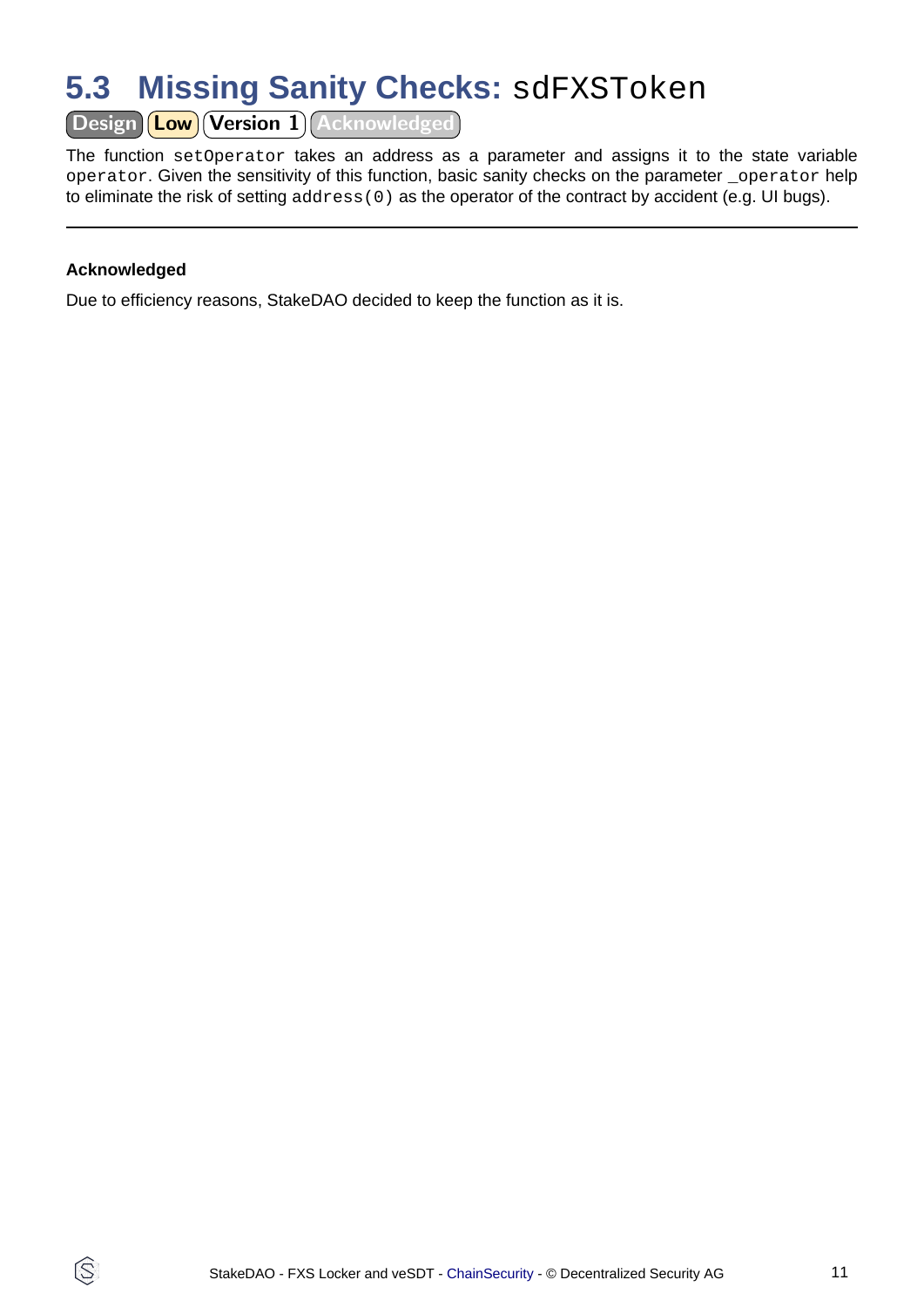# <span id="page-11-1"></span><span id="page-11-0"></span>**6 Resolved Findings**

Here, we list findings that have been resolved during the course of the engagement. Their categories are explained in the [Findings](#page-9-3) section.

Below we provide a numerical overview of the identified findings, split up by their severity.

| <b>Critical</b> -Severity Findings |  |
|------------------------------------|--|
| <b>High-Severity Findings</b>      |  |
| <b>Medium</b> -Severity Findings   |  |

- [Inconsistent Access Control](#page-11-2) Code Corrected
- [Update of unlockTime](#page-11-3) Specification Changed

#### Low -Severity Findings 9

- [Broad Function Visibility](#page-12-0) Code Corrected
- [Commented Code](#page-12-1) Code Corrected
- [Mismatch of Specification With the Function Modifier](#page-12-2) Code Corrected
- [Revert Message on Modifier](#page-13-0) Code Corrected
- [Unused Event Voted](#page-13-1) Code Corrected
- [Unused Imports: FxsDepositor](#page-13-2) Code Corrected
- [Unused Imports: FxsLocker](#page-14-0) Code Corrected
- [Unused Imports: sdFXSToken](#page-14-1) Code Corrected
- [createLock Access Control](#page-14-2) Code Corrected

## <span id="page-11-2"></span>**6.1 Inconsistent Access Control**

Design Medium Version 1 Code Corrected

The access control for FraxLocker.execute is onlyGovernanceOrDepositor. The function basically allows to call any arbitrary contract and function. The function FraxLocker.claimFXSRewards has the following access control onlyGovernanceOrAcc. As execute can replicate the behavior of claimFXSRewards the access control is inconsistent because claimFXSRewards can be replicated by execute. Ultimately, giving the Depositor the same power as Acc in this case.

This is only a theoretical problem in the current implementation due to another issue.

### **Code corrected**

The updated code protects the function execute with the modifier onlyGovernance, which restricts the access to only the governance address.

### <span id="page-11-3"></span>**6.2 Update of** unlockTime Design Medium Version 1 Specification Changed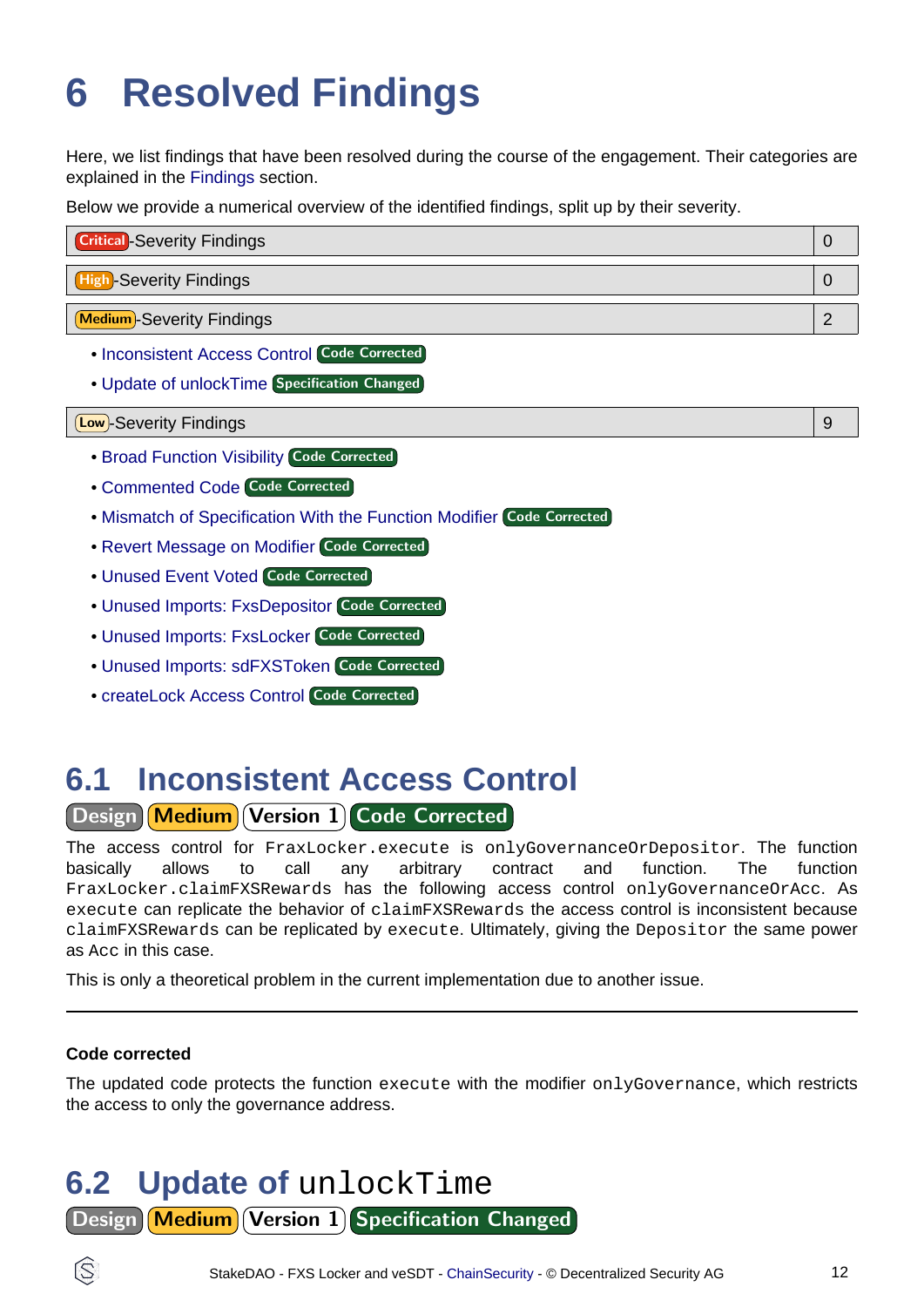We do not have sufficient specification about the intended behavior, but the following seems to be an issue. The internal function  $\log_{k}$  lockFXS updates the unlockTime if the following condition is satisfied:

```
if (unlockInWeeks.sub(unlockTime) > 1) {
         ILocker(locker).increaseUnlockTime(unlockAt);
        unlockTime = unlockInverse;
}
```
Given that both unlockInWeeks and unlockTime store the number of seconds passed until a given week, the comparison with 2 (sec) seems incorrect.

#### **Specification changed**

The current code will always evaluate the  $if$  condition as true if the comparison is bigger than 1. StakeDAO changed the specification from two weeks to one week. Additionally, the 2 was changed to 1 (which has no effect but makes it more explicit). The code works but we need to highlight, that this only works for one week check.

### <span id="page-12-0"></span>**6.3 Broad Function Visibility**

Design **Low** Version 1 Code Corrected

The function depositFor in FxsDepositor is declared as public but it is never called internally. Following the best practices, functions expected to be called only externally should be declared as external.

#### **Code corrected**

The function depositFor has been removed from the contract.

### <span id="page-12-1"></span>**6.4 Commented Code**

Design **Low** Version 1 Code Corrected

The contract FraxLocker includes a function vote which is commented out. Please elaborate on the cause and if this functionality should be implemented or the code removed completely.

#### **Code corrected**

The commented function was removed from the code base.

## <span id="page-12-2"></span>**6.5 Mismatch of Specification With the Function Modifier**

Correctness **Low Version 1 Code Corrected** 

The specification of the function createLock states that it can only be called by governance or proxy, however, the modifier onlyGovernanceOrDepositor is used, which checks if the msq.sender is

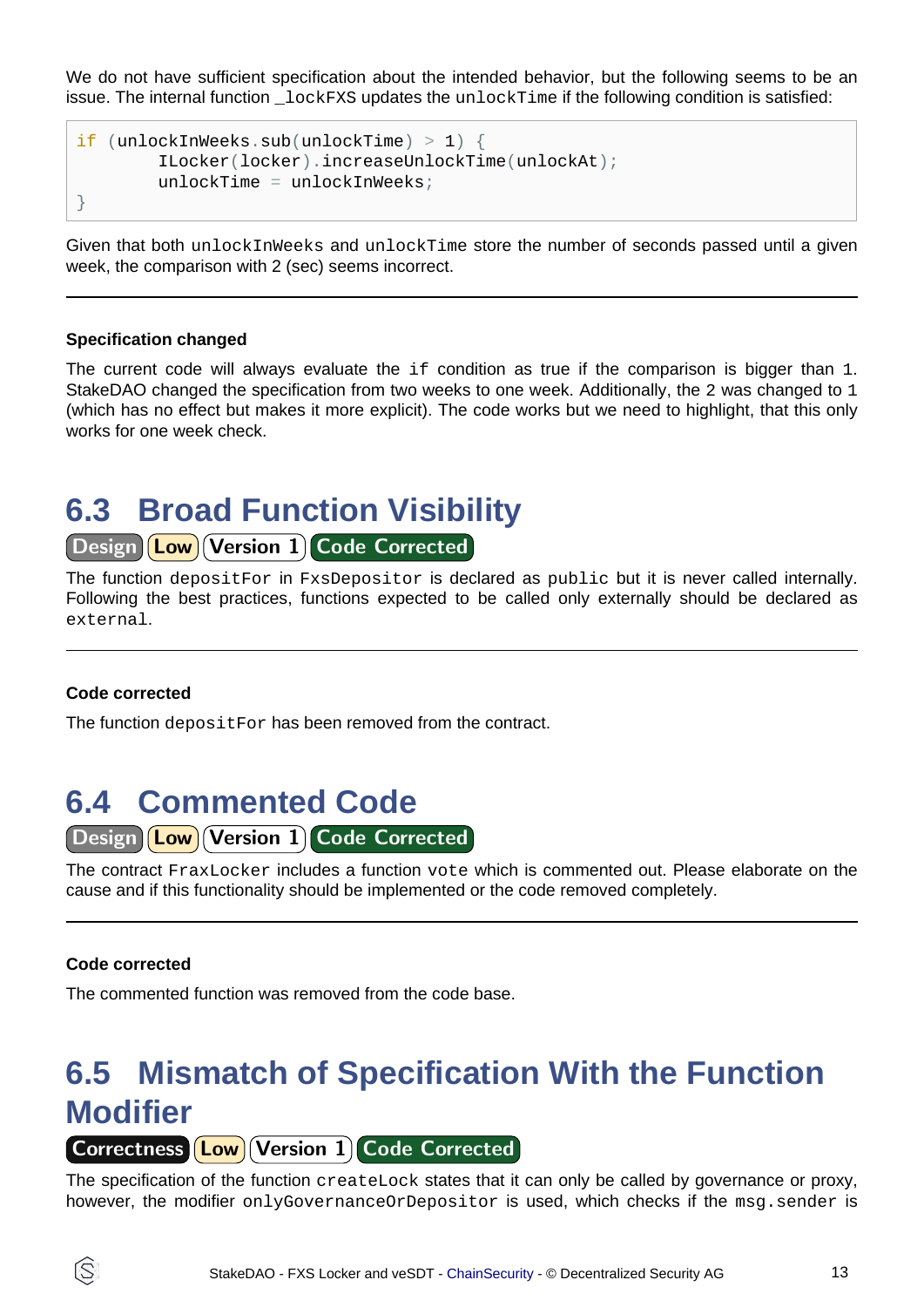either the governance or fxsDepositor address. Additionally, the fxsDepositor contract does not implement any functionality which calls createLock currently.

#### Code corrected\*

The updated spec state that createLock can be called only by the governance. The respective modifier onlyGovernance is now used.

### <span id="page-13-0"></span>**6.6 Revert Message on Modifier**

Correctness **Low** Version 1 Code Corrected

The modifier onlyGovernanceOrDepositor checks if the msg.sender is either governance or fxsDepositor address as shown:



The error message claims that  $msg$ . sender is not  $prexy$  address, which is not declared in the contract.

### **Code corrected**

The error message has been updated accordingly.

### <span id="page-13-1"></span>**6.7 Unused Event** Voted

Design (Low Version 1) Code Corrected

The contract FraxLocker declares the event Voted, however, it is not used in the current codebase.

#### **Code corrected**

ĺS

The unused event Voted has been removed from the code.

### <span id="page-13-2"></span>**6.8 Unused Imports:** FxsDepositor

Design **Low** Version 1 Code Corrected

The file  $\texttt{FxsDepositor}$  .  $\texttt{sol}$   $(\textsf{Version 2})$   $\texttt{Depositor}$  contract) has the following unused import:

```
import "@openzeppelin/contracts/token/ERC20/ERC20.sol";
import "@openzeppelin/contracts/utils/Address.sol";
import "@openzeppelin/contracts/utils/Context.sol";
```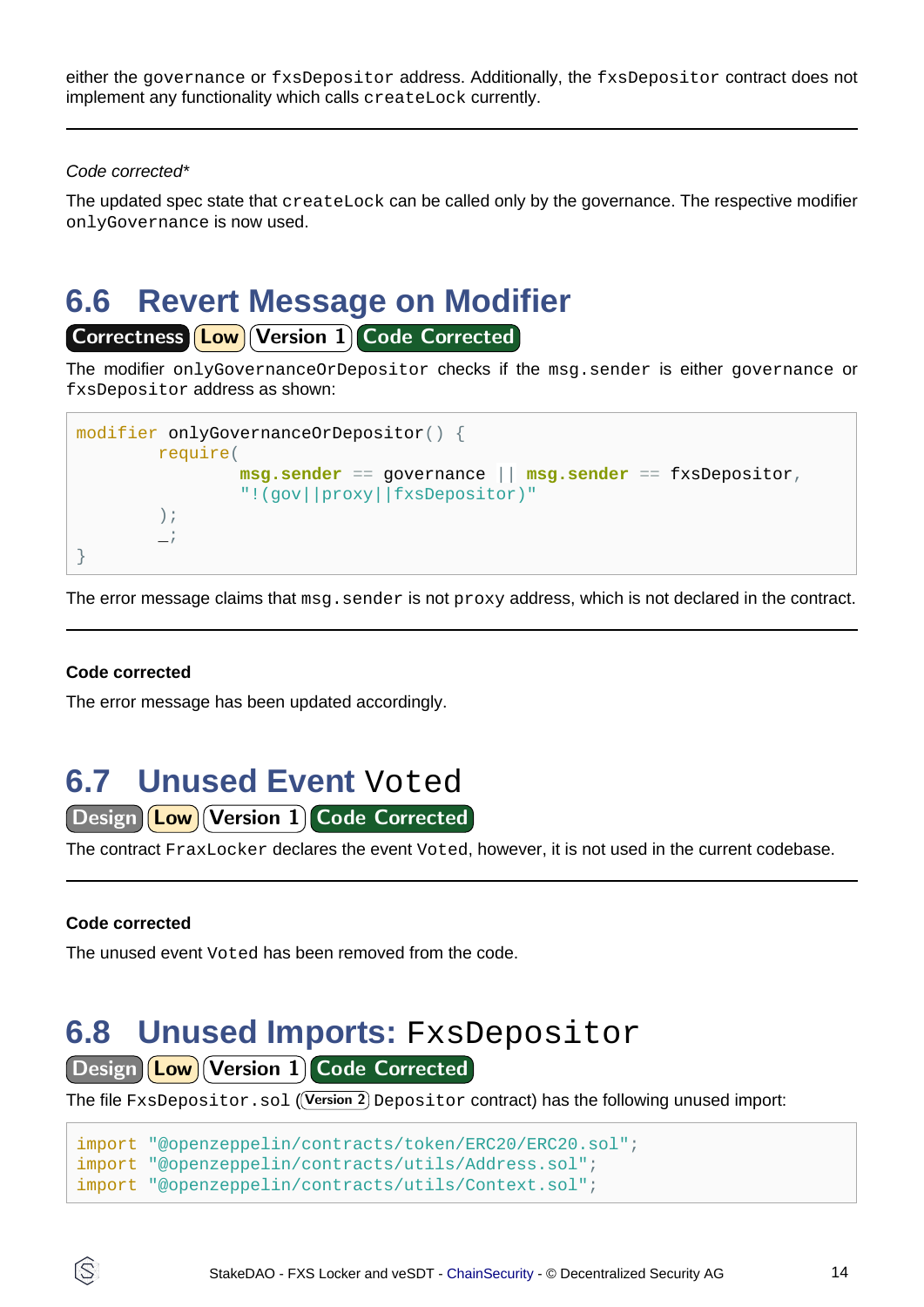#### **Code corrected**

The unused libraries listed above have been removed from the updated code.

### <span id="page-14-0"></span>**6.9 Unused Imports:** FxsLocker

Design **Low** Version 1 Code Corrected

The contract FxsLocker has the following unused imports:

```
import "@openzeppelin/contracts/math/SafeMath.sol";
import "@openzeppelin/contracts/utils/Address.sol";
```
#### **Code corrected**

The unused libraries have been removed from the updated code.

### <span id="page-14-1"></span>**6.10 Unused Imports:** sdFXSToken

Design Low Version 1 Code Corrected

The file  $\operatorname{sdFXSToken}$  .  $\operatorname{sol}$   $(\!$  Version 2 $)\operatorname{sdToken}$  has the following unused imports:

```
import "@openzeppelin/contracts/token/ERC20/IERC20.sol";
import "@openzeppelin/contracts/utils/Address.sol";
import "@openzeppelin/contracts/token/ERC20/SafeERC20.sol";
import "@openzeppelin/contracts/utils/Context.sol";
```
#### **Code corrected**

The unused libraries listed above have been removed from the updated code.

## <span id="page-14-2"></span>**6.11** createLock **Access Control**

Design Low Version 1 Code Corrected

The functions createLock, release and execute have the modifier onlyGovernanceOrDepositor, but the contract FxsDepositor never calls these functions. Specifications covering use cases when these functions are called by the depositor are missing.

#### **Code corrected**

ÍŜ

The modifier for the functions listed above has been updated to  $\text{onlyGovernment}$